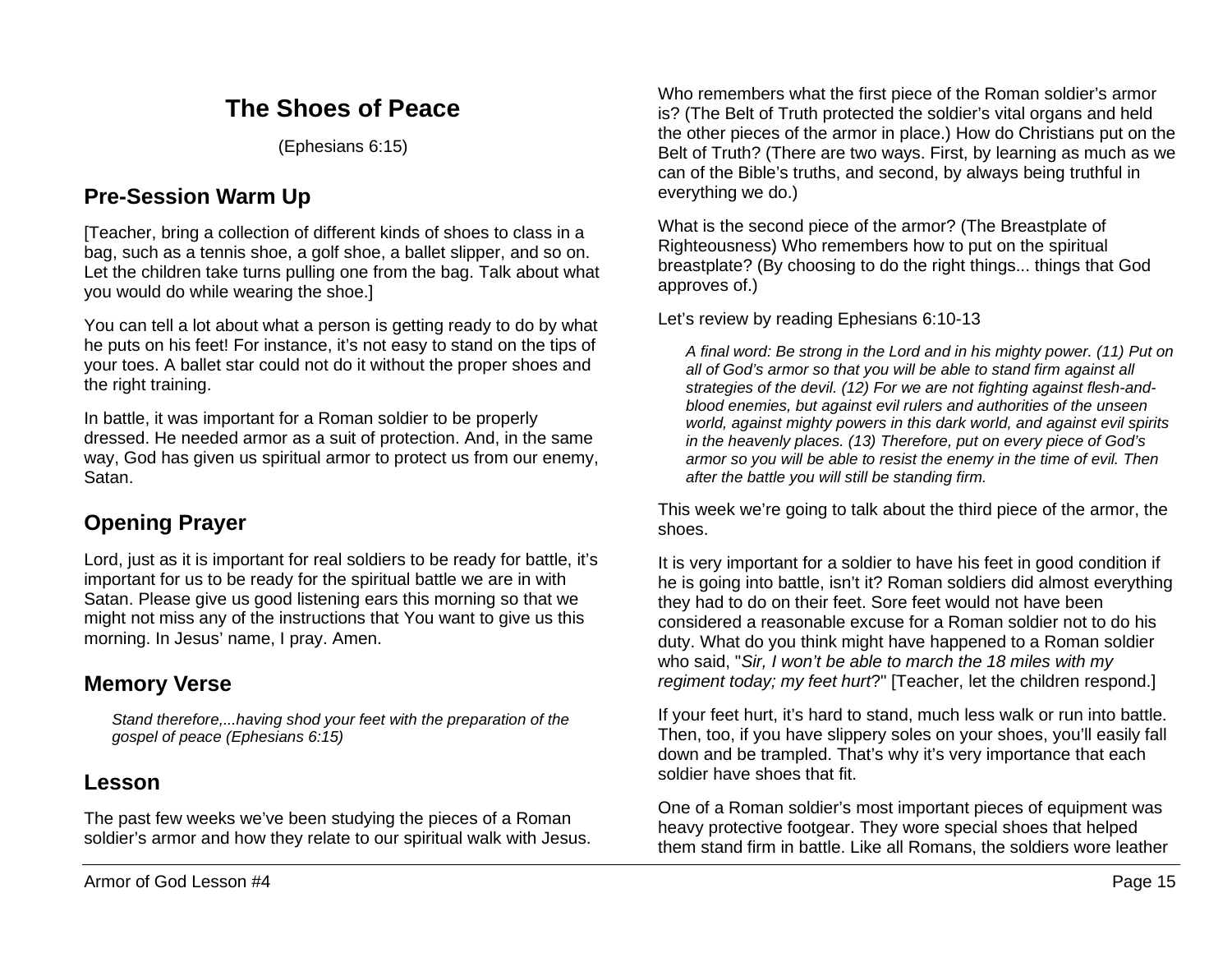sandals. The sandals had soles that were three-quarters of an inch thick. They had hobnails on the bottoms. When it was cold, the soldier could put pieces of fur around his feet inside his sandals to keep his toes warm. He could safely go anywhere because his feet were ready. Their shoes made them sure-footed and stable in the battle with the enemy. And, in the same way, we Christians need to be sure footed against our enemy, too.

#### Ephesians 6:15

*For shoes, put on the peace that comes from the Good News so that you will be fully prepared*

Scripture calls the Christian soldier's shoes, "*the peace that comes from the Good News*." What does this mean?

The Good News is that Jesus took our punishment for our sins. So, now we have peace with God. To *put on the peace that comes from the Good News*, is to ask Jesus to forgive you for your sins.

Once you have the peace that comes from knowing that you are forgiven of your sins, you are ready, or "*fully prepared*", to tell others about this Good News.

We'll add shoes to our soldier as a reminder that they are his Gospel of Peace Shoes. This will help us remember to put on our Shoes of Peace, too.

If anyone asked you what the gospel is, could you tell them? Well, the gospel is the good news that Jesus died for your sins — your sins are forgiven. The whole gospel story is that Jesus was born; He died for us; on the third day He arose; now He's in Heaven with God, but He is coming back again.

Our feet carry us many places in our lifetime. We need to be sure that wherever we walk we are always prepared to tell someone about Jesus. If we do not speak of Him as we go about our daily living, perhaps those we meet will never hear of Jesus or know of His love.

We strap on our Gospel of Peace Shoes first of all when we gain peace with God by accepting His gift of salvation (Romans 5:1) and begin to live in a way that is pleasing to Him. Then as we walk through each day, our lives show the good news of God's peace.

You do this by seeing yourselves as God sees you — loved by Him (Jeremiah 31:3), forgiven (Ephesians 4:32), and accepted forever as a member of His family (John 1:12). The Bible says that "*He [Jesus] has brought peace to us* (Ephesians 2:14). You have peace in your heart because you know that Jesus paid for your sins and you belong to God forever.

So the first way to put on your Gospel of Peace Shoes is to believe what Jesus did for you really paid the penalty for your sins.

Another way to put on your Gospel of Peace Shoes is by making peace with others.

We can have peace with others by being kind to them, forgiving them (Ephesians 4:32), and doing our best to build them up, not tear them down (Ephesians 4:29.) We show that we are walking through life with the Shoes of Peace when we share God's love with those who do not know the Lord Jesus (Matthew 28:19; 2 Corinthians 5:20).

Watch your feet! Be sure you are wearing your Gospel of Peace Shoes. You will need them so you will be prepared to tell people the good news about Jesus. If you are prepared to tell people the gospel, you will be able to stand firm against Satan.

# **Closing Prayer**

Lord, thank You so much for Your plan of salvation. You didn't need to leave the comforts and splendor of Heaven to be born on earth as a baby. But You did because You knew the only way we could ever come to Heaven was if you took the punishment for our sins. So, You came and lived among people, then You endured a horrible death on the cross because You loved us and want us to live with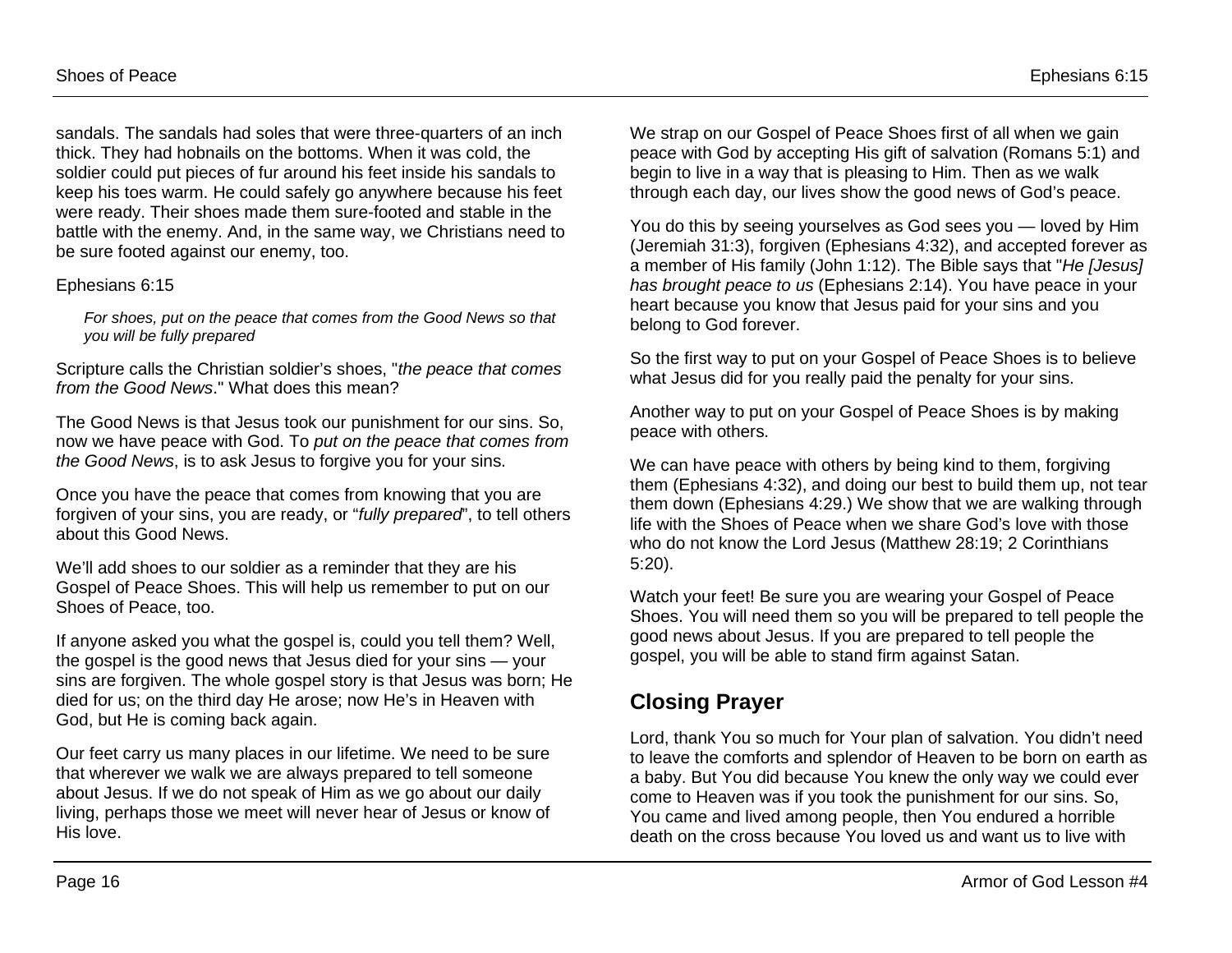You for all eternity in Heaven. Make this knowledge so exciting for us, Lord, that we want to tell all of our friends about the great things You have done for us. Help us to always be prepared to tell people the good news about the peace we have with You. In Jesus' name, I pray. Amen.

## **Learning Activities**

#### **Craft Corner**

#### **Game Center**

*Armor of God Concentration*: Make two sets of cards with the various pieces of the armor named on each. For a correct answer to a review question, a child gets to turn over two cards. If the cards match, he gets to keep the set. The child or team with the most matched sets wins. Copy the cards onto colored card stock and laminate for future use. Or, get fancy and make your playing cards the shape of a sword!

| <b>BELT</b>   | <b>BREASTPLATE</b> |
|---------------|--------------------|
| <b>HELMET</b> | <b>SHIELD</b>      |

| <b>SHOES</b>         | <b>SWORD</b>     |
|----------------------|------------------|
| <b>FAITH</b>         | <b>GOSPEL</b>    |
| <b>RIGHTEOUSNESS</b> | <b>SALVATION</b> |
| <b>SPIRIT</b>        | <b>TRUTH</b>     |

Or, use the following questions in another game of your choice:

#### *Review questions:*

1. What does God give us to stand against the tricks of the devil? (A suit of armor)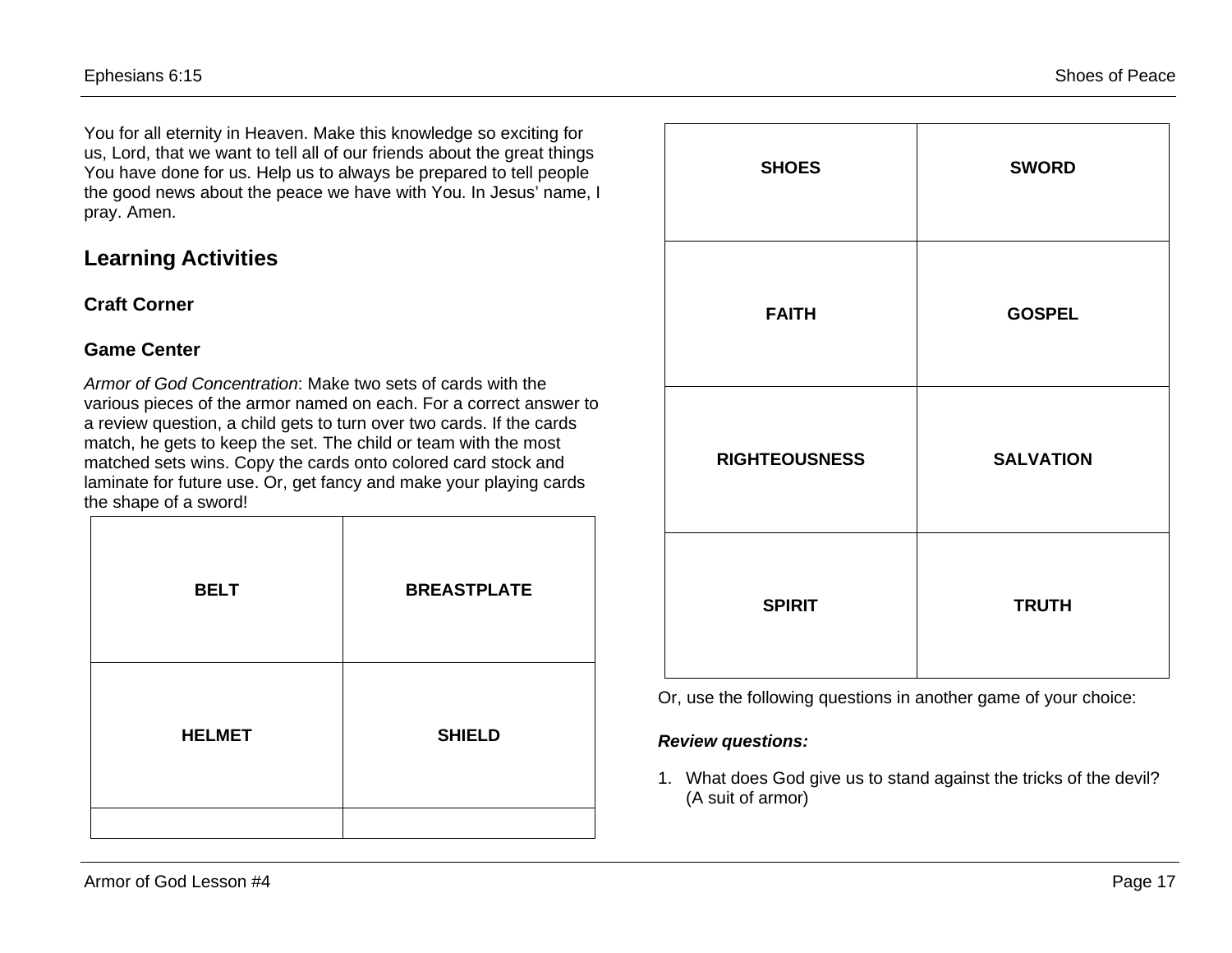- Shoes of Peace Ephesians 6:15
- 2. Is one piece of armor enough to stand against the devil? (No, we must put on the whole armor of God.)
- 3. Why is it easy to sin and hard to do right? (The devil is like a roaring lion who tries to make us do wrong.)
- 4. What piece of the armor do we use when we do the right thing? (The Breastplate of Righteousness)
- 5. What piece of the armor do we use when we tell the truth? (The Belt of Truth)
- 6. What piece of the armor do we use when we remember that Jesus paid for our sins and we can stand firm against Satan? (The Shoes of the Gospel of Peace.)
- 7. What does the word "gospel" mean? ("Good news")
- 8. If anyone asked you what the gospel is, could you tell them? (Jesus was born; He died for us; on the third day He arose; now He's in Heaven with God, but He is coming back again.)
- 9. What does Ephesians 6:15 mean in your own words? (Be prepared to tell people the good news about the peace we have with God.)
- 10. What's the first way we can strap on the Shoes of Peace? (By making peace with God)
- 11. How do you make peace with God? (To believe what Jesus did for you really paid the penalty for your sins)
- 12. What's the second way we put on the Shoes of Peace? (By making peace with others)
- 13. How do you make peace with others? (By being kind to them, forgiving them, building them up and not tearing them down, and by sharing God's love with others)

#### *Easier Questions:*

- 14. Who can we always count on to tell us the truth? (God)
- 15. Who are we pleasing when we do not tell the truth? (Satan)
- 16. Who is the armor of God for? (For every Christian)
- 17. How do we know that our sins are forgiven? (Because the Lord Jesus paid for them and promised that we would belong to Him forever)
- 18. Can we use our armor all by ourselves? (No, the Lord Jesus gives us strength to stand against Satan.)